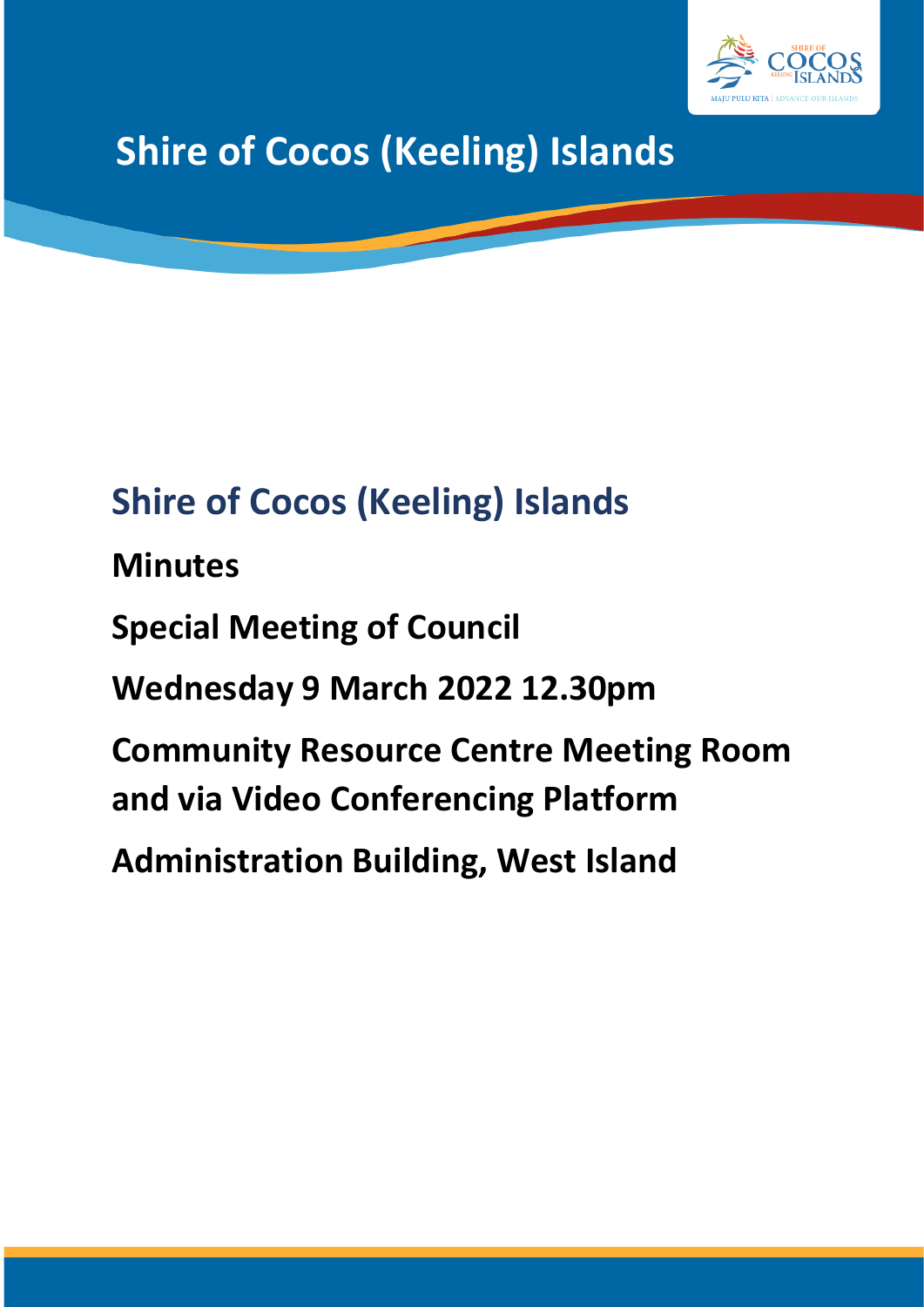

# **OUR VALUES**

#### **Service**

Provide the best service we can.

We serve the community and each other.

**Accountability**

We take responsibility for our own actions.

We do what we say we will do.

Mistakes are an opportunity to learn.

#### **Support**

We support our team and our community.

Look for opportunities to help each other.

**Respect**

We respect and value others.

Our interactions are always respectful towards others.

#### **Integrity**

We will be honest and transparent with all our dealings.

Maintain confidentiality.

Trust each other.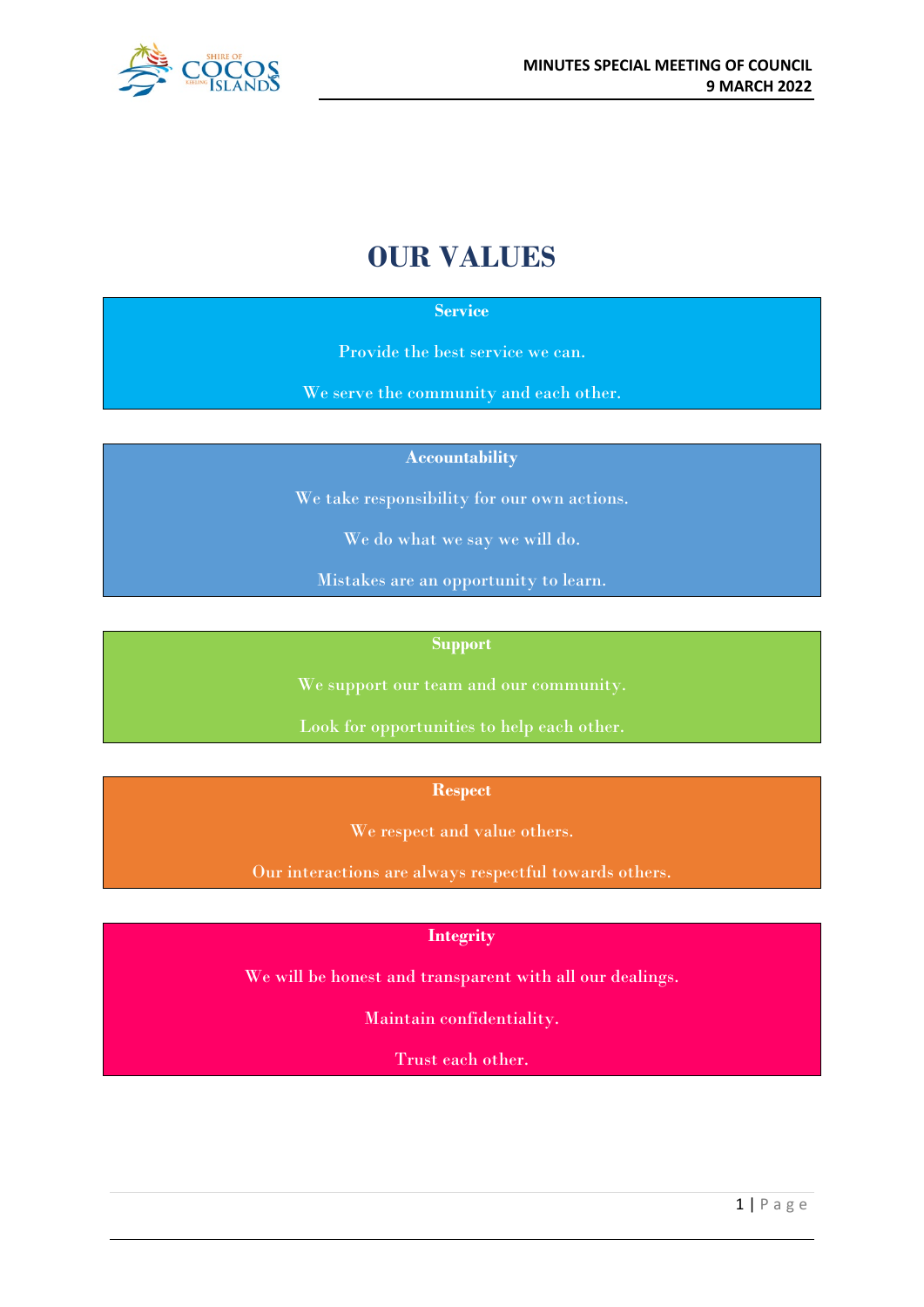

#### **Achievement**

Being proactive and enabling the outcomes.

Be creative and think outside the square.

#### **TABLE OF CONTENTS**

| $\mathbf{1}$                                                     | <b>OPENING/ANNOUNCEMENTS OF VISITORS</b>                                    | $\overline{\mathbf{4}}$ |
|------------------------------------------------------------------|-----------------------------------------------------------------------------|-------------------------|
| $\overline{2}$                                                   | ATTENDANCE/APOLOGIES/LEAVE OF ABSENCE (PREVIOUSLY APPROVED)                 | 4                       |
| $\overline{\mathbf{3}}$                                          | <b>RESPONSE TO PREVIOUS PUBLIC QUESTIONS TAKEN ON NOTICE</b>                | 4                       |
| 4                                                                | <b>PUBLIC QUESTION TIME</b>                                                 | 4                       |
| 5                                                                | <b>LEAVE OF ABSENCE</b>                                                     | 5                       |
| 5.1                                                              | LEAVE OF ABSENCE (PREVIOUSLY APPROVED)                                      | 5                       |
| 5.2                                                              | <b>APPLICATION FOR LEAVE OF ABSENCE</b>                                     | 5                       |
| 6                                                                | PETITIONS/DEPUTATIONS/PRESENTATIONS<br>5                                    |                         |
| $\overline{7}$                                                   | <b>CONFIRMATION OF MINUTES OF PREVIOUS MEETINGS</b>                         | 6                       |
| <b>NIL</b>                                                       |                                                                             | 6                       |
| 8                                                                | <b>ANNOUNCEMENTS BY THE PRESIDING MEMBER AND COUNCILLORS</b>                | 6                       |
| 9                                                                | <b>DECLARATION OF INTERESTS</b>                                             | 6                       |
| 10                                                               | <b>REPORT AND RECOMMENDATIONS</b>                                           | 6                       |
| <b>REPORTS OF OFFICERS AND RECOMMENDATIONS OF COMMITTEE</b><br>6 |                                                                             |                         |
| 10.1                                                             | <b>FINANCE</b>                                                              |                         |
| <b>NIL</b>                                                       |                                                                             | 6                       |
| 10.2.                                                            | <b>LEASE</b>                                                                | 6                       |
| <b>NIL</b>                                                       |                                                                             | 6                       |
| 10.3                                                             | <b>PLANNING/BUILDING</b>                                                    | 6                       |
| <b>NIL</b>                                                       |                                                                             | 6                       |
| 10.4                                                             | <b>ADMINISTRATION</b>                                                       | $\overline{\mathbf{z}}$ |
| 10.4.1                                                           | CHIEF EXECUITVE OFFICER RECRUITMENT - UPDATED JOB DESCRIPTION FORM<br>(JDF) | 7                       |
| 10.5                                                             | <b>MINUTES TO BE RECEIVED</b>                                               | 10                      |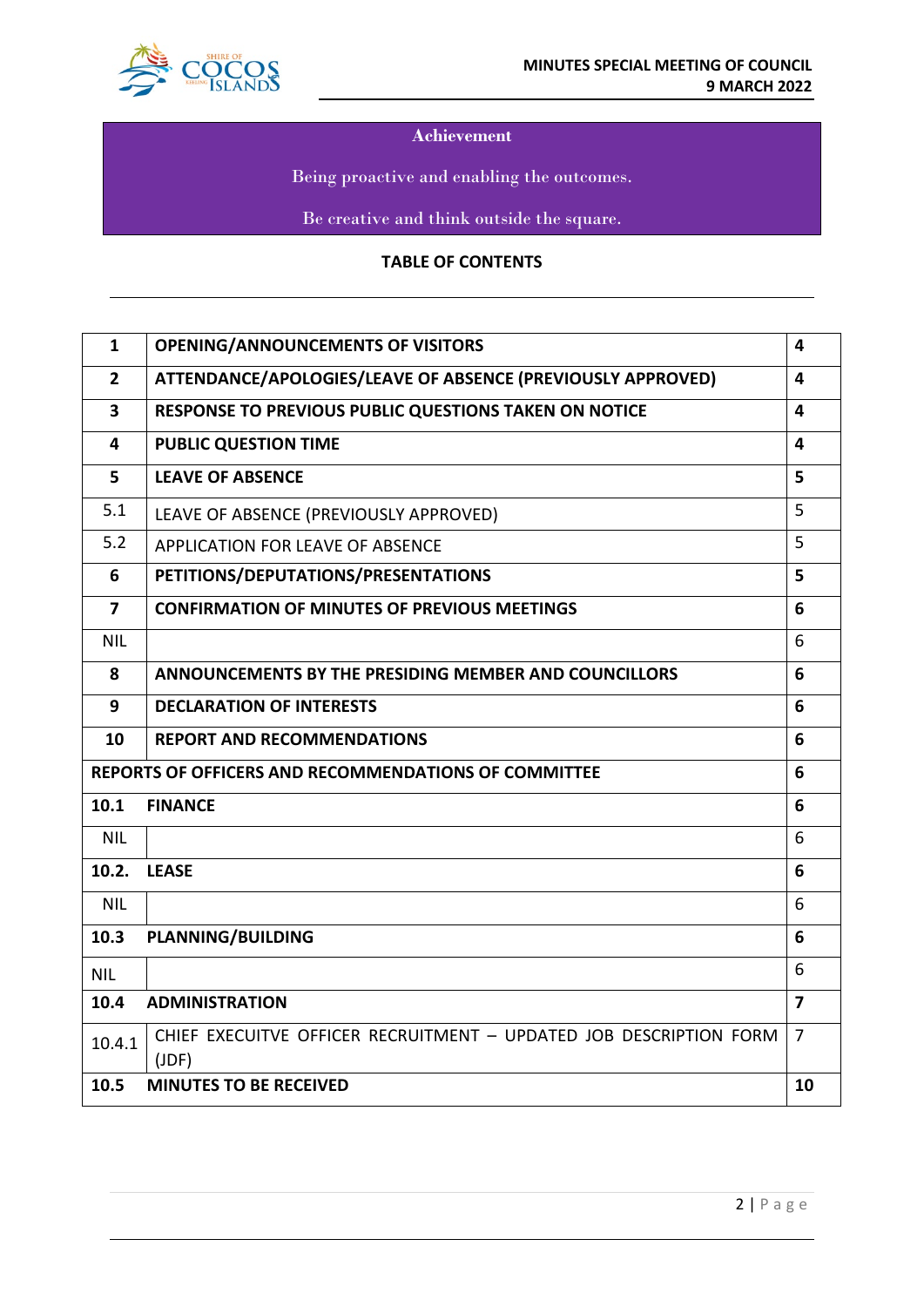

| <b>NIL</b>                                        |                                                                    | 10 |
|---------------------------------------------------|--------------------------------------------------------------------|----|
| 11                                                | ELECTED MEMBERS MOTIONS OF WHICH PREVIOUS NOTICE HAS BEEN GIVEN    | 10 |
| 12                                                | <b>MOTIONS WITHOUT NOTICE WITH LEAVE OF COUNCIL</b>                | 10 |
| 13                                                | <b>MATTERS BEHIND CLOSED DOORS</b>                                 | 10 |
| <b>NIL</b>                                        |                                                                    | 10 |
| <b>MATTERS RELATING TO THE LAND TRUSTS</b><br>14. |                                                                    | 10 |
| 14.1                                              | <b>TRUSTS ADMINISTRATION</b>                                       | 12 |
| <b>NIL</b>                                        |                                                                    | 12 |
| 14.2                                              | <b>TRUSTS LEASES</b>                                               |    |
| <b>NIL</b>                                        |                                                                    | 12 |
| 14.3                                              | <b>TRUSTS FINANCE</b>                                              | 12 |
| <b>NIL</b>                                        |                                                                    | 12 |
| 15.                                               | NEW BUSINESS OF AN URGENT NATURE INTRODUCED BY DECISION OF MEETING | 12 |
|                                                   | (LATE ITEM)                                                        |    |
| <b>NIL</b>                                        |                                                                    | 12 |
| 16.                                               | <b>CLOSURE</b>                                                     | 12 |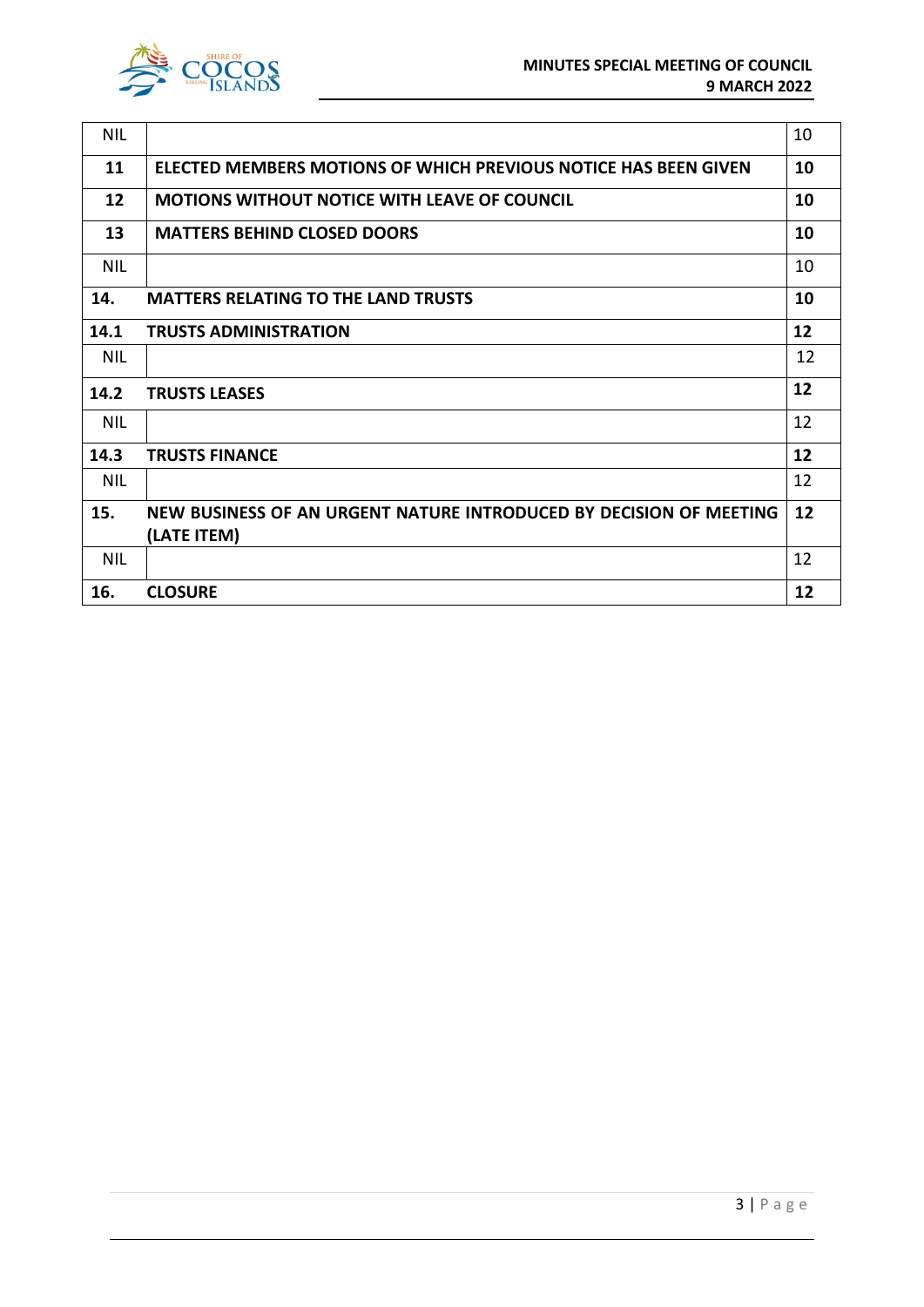

# **1. OPENING/ANNOUNCEMENTS OF VISITORS**

The Presiding member declare the meeting opened at 12.30pm and welcome Councillors and staff to the meeting.

# **2. ATTENDANCE/APOLOGIES/LEAVE OF ABSENCE**

| <b>Shire President:</b>                  | Cr A Minkom                                                                                           |  |
|------------------------------------------|-------------------------------------------------------------------------------------------------------|--|
| <b>Deputy President:</b>                 | Cr S Iku (via Zoom video link)                                                                        |  |
| <b>Councillors:</b>                      | Cr T Lacy<br>Cr H Liu (via Zoom video link)<br>Cr J Young (via Zoom video link)                       |  |
| <b>Officers:</b>                         | Kelli Small, Chief Executive Officer (via Zoom video link)<br>I Macrae, Governance & Risk Coordinator |  |
| <b>Public:</b>                           | Nil                                                                                                   |  |
| <b>Visitors:</b>                         | Nil                                                                                                   |  |
| <b>Apologies:</b>                        | Cr Ibram                                                                                              |  |
| <b>Approved Leave of Absence:</b><br>Nil |                                                                                                       |  |

# **3. RESPONSE TO PREVIOUS PUBLIC QUESTIONS TAKEN ON NOTICE**

Nil

# **4. PUBLIC QUESTION TIME**

In accordance with *Section 5.24(1) (a) of the Local Government Act 1995,* time is allocated for questions to be raised by members of the public, as follows:

(1) The minimum time to be allocated for the asking of and responding to questions raised by members of the public at ordinary meetings of councils and meetings referred to in regulation 5 is 15 minutes.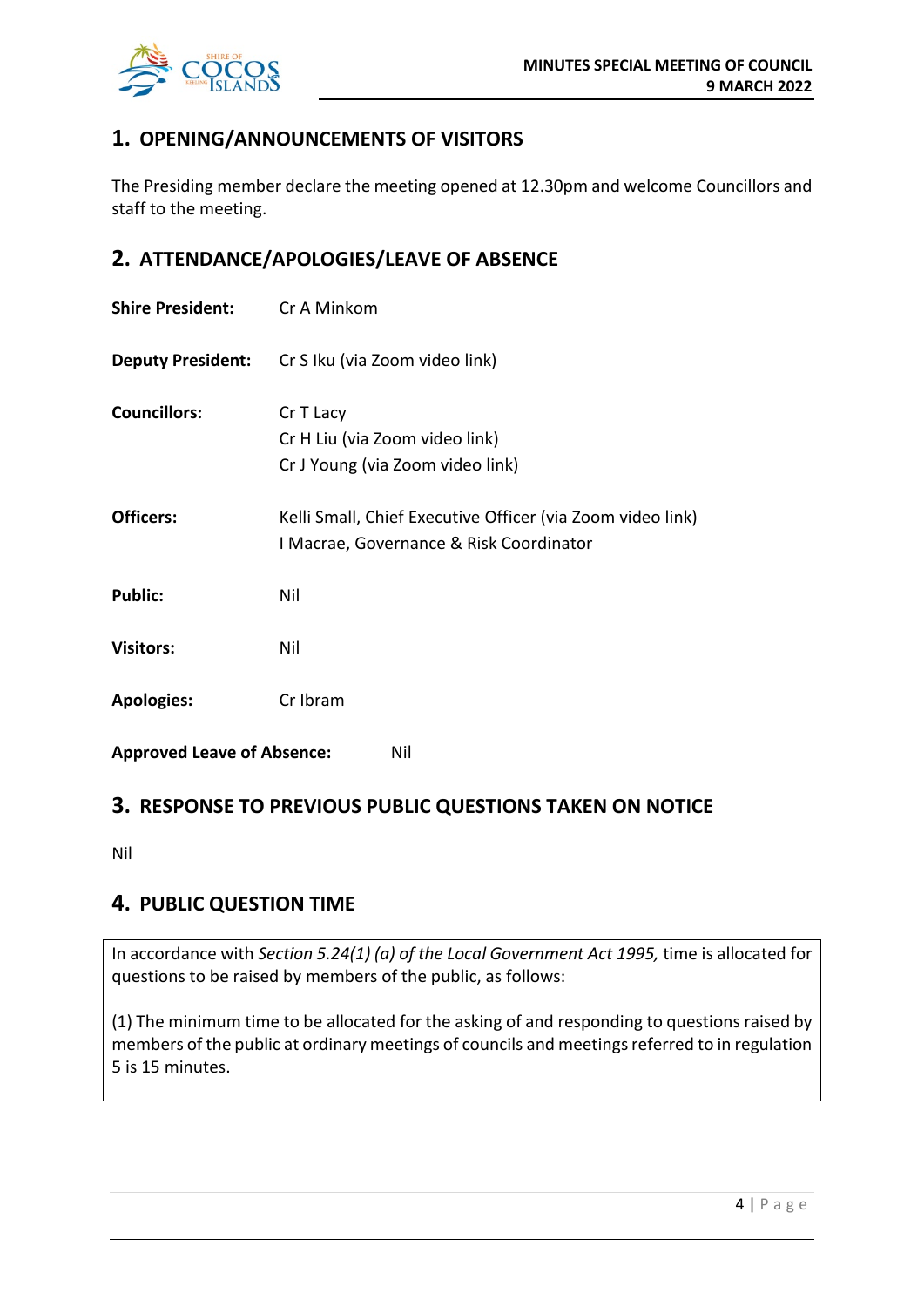

(2) Once all the questions raised by members of the public have been asked and responded to at a meeting referred to in sub regulation (1), nothing in these regulations prevents the unused part of the minimum question time period from being used for other matters.

Pursuant *to regulation 7(4) (a) of the Local Government (Administration) Regulations 1996*, questions from the public must relate to a matter affecting the local government.

In accordance with *Section 5.25 (1) (f) of the Local Government Act 1995* and the *Local Government (Administration) Regulations 1996 regulation 11(e)* a summary of each question raised by members of the public at the meeting and a summary of the response to the question will be included in the minutes of the meeting.

Where a question is taken on notice at the meeting, a summary of the response to the question will be included in the agenda for the following Council meeting.

Nil

# **5. LEAVE OF ABSENCE**

The *Local Government Act 1995 (Section 2.25)* provides that a Council may, by resolution, grant leave of absence to a member for Ordinary Council Meetings. A member who is absent, without first obtaining leave of the Council, throughout three consecutive Ordinary meetings of the Council is disqualified from continuing his or her membership of the Council. Disqualification from membership of the Council for failure to attend Ordinary Meetings of the Council will be avoided so long as the Council grants leave prior to the member being absent. The leave cannot be granted retrospectively. An apology for non-attendance at a meeting is not an application for leave of absence.

# **5.1 LEAVE OF ABSENCE (PREVIOUSLY APPROVED)**

| Councillor | Date of Leave | <b>Approved by Council</b> |
|------------|---------------|----------------------------|
| NIL        |               |                            |

# **5.2 APPLICATION FOR LEAVE OF ABSENCE**

Nil

# **6. PETITIONS/DEPUTATIONS/PRESENTATIONS**

Nil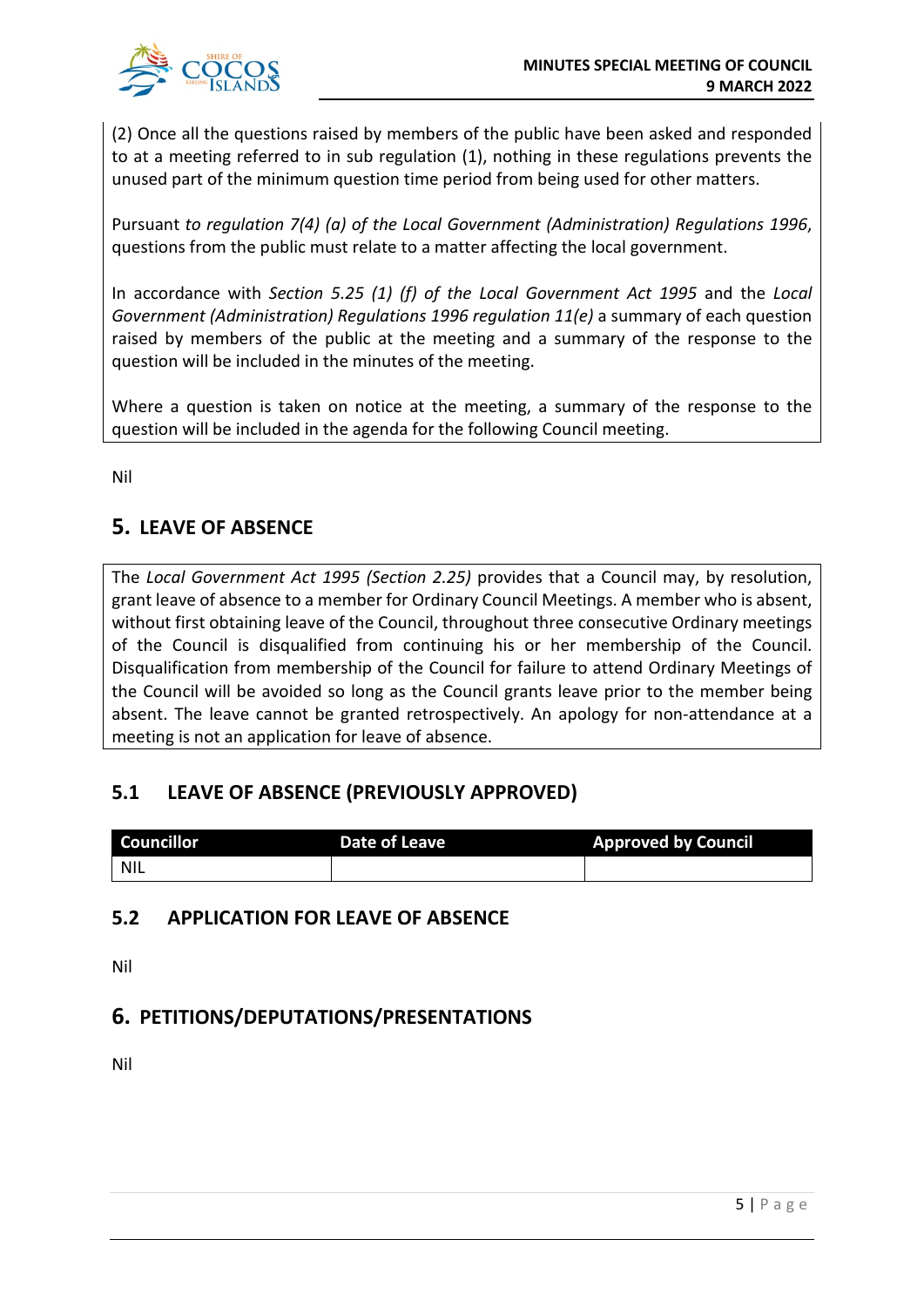

# **7. CONFIRMATION OF MINUTES OF PREVIOUS MEETING(S)**

Nil

# **8. ANNOUNCEMENTS BY THE PRESIDING MEMBER AND COUNCILLORS**

Nil

# **9. DECLARATION OF INTERESTS**

Councillors are to complete a Disclosure of Interest Form for each item they are required to disclose an interest in. The Form should be given to the Presiding Member before the meeting commences. After the meeting, the Form is to be provided to the Governance and Risk Coordinator for inclusion in the Disclosures Register.

Nil

## **10. REPORT AND RECOMMENDATIONS OF COMMITTEE**

**10.1 FINANCE**

Nil

#### **10.2 LEASES**

Nil

## **10.3 PLANNING/BUILDING**

Nil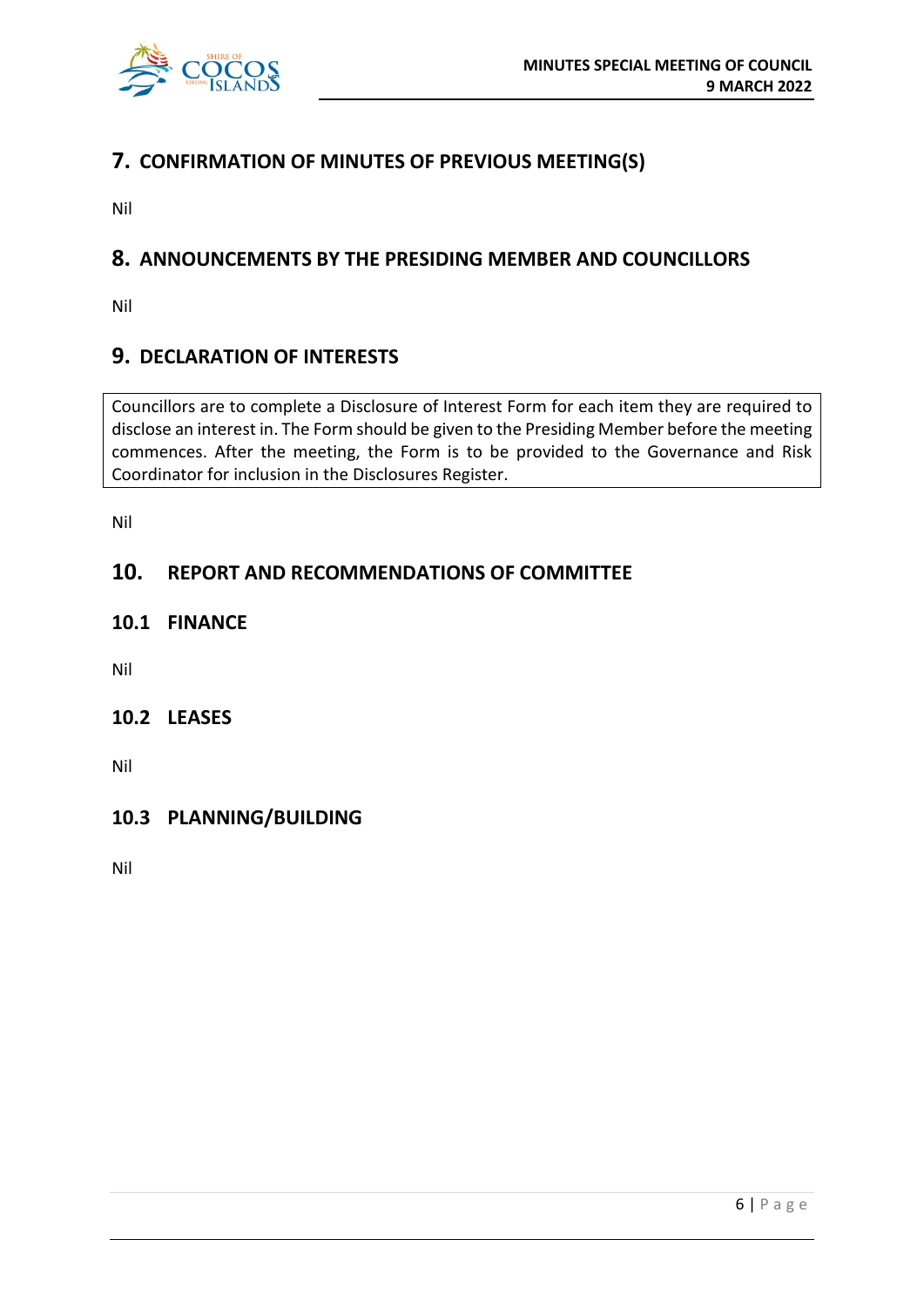

### **10.4 ADMINISTRATION**

#### **10.4.1 CHIEF EXECUITVE OFFICER RECRUITMENT – UPDATED JOB DESCRIPTION FORM (JDF)**

#### **Report Information**

| Date:                       | 7 March 2022                                       |  |  |
|-----------------------------|----------------------------------------------------|--|--|
| Location:                   | N/A                                                |  |  |
| Applicant:                  | Shire of Cocos (Keeling) Islands                   |  |  |
| File Ref:                   |                                                    |  |  |
| Disclosure of Interest: Nil |                                                    |  |  |
| <b>Reporting Officer:</b>   | Chief Executive Officer                            |  |  |
| Island:                     | N/A                                                |  |  |
| Attachments:                | 10.4.1.1 - Chief Executive Officer Job Description |  |  |

#### **Authority / Discretion**

#### **Definition**

|   | Advocacy       | When Council advocates on its own behalf or on behalf of its         |
|---|----------------|----------------------------------------------------------------------|
|   |                | community to another level of government/body/agency.                |
| X | Executive      | The substantial direction setting and oversight role of the          |
|   |                | Council. E.g. adopting plans and reports, accepting tenders,         |
|   |                | directing operations, setting and amending budgets.                  |
|   | Legislative    | Includes adopting local laws, town planning schemes and              |
|   |                | policies. Review when Council reviews decisions made by              |
|   |                | officers.                                                            |
|   | Quasi-Judicial | When Council determines an application / matter that directly        |
|   |                | affects a person's right and interest. The judicial character arises |
|   |                | from the obligations to abide by the principles of natural justice.  |
|   |                | Examples of Quasi-Judicial authority include town planning           |
|   |                | applications, building licenses, applications for other permits /    |
|   |                | licenses.                                                            |
|   | Information    | Includes items provides to Council for information purposes only     |
|   |                | that do not require a decision of Council (i.e. $-$ for noting).     |

#### **Report Purpose**

This report presents an updated Job Description for the upcoming CEO Recruitment for consideration by Council.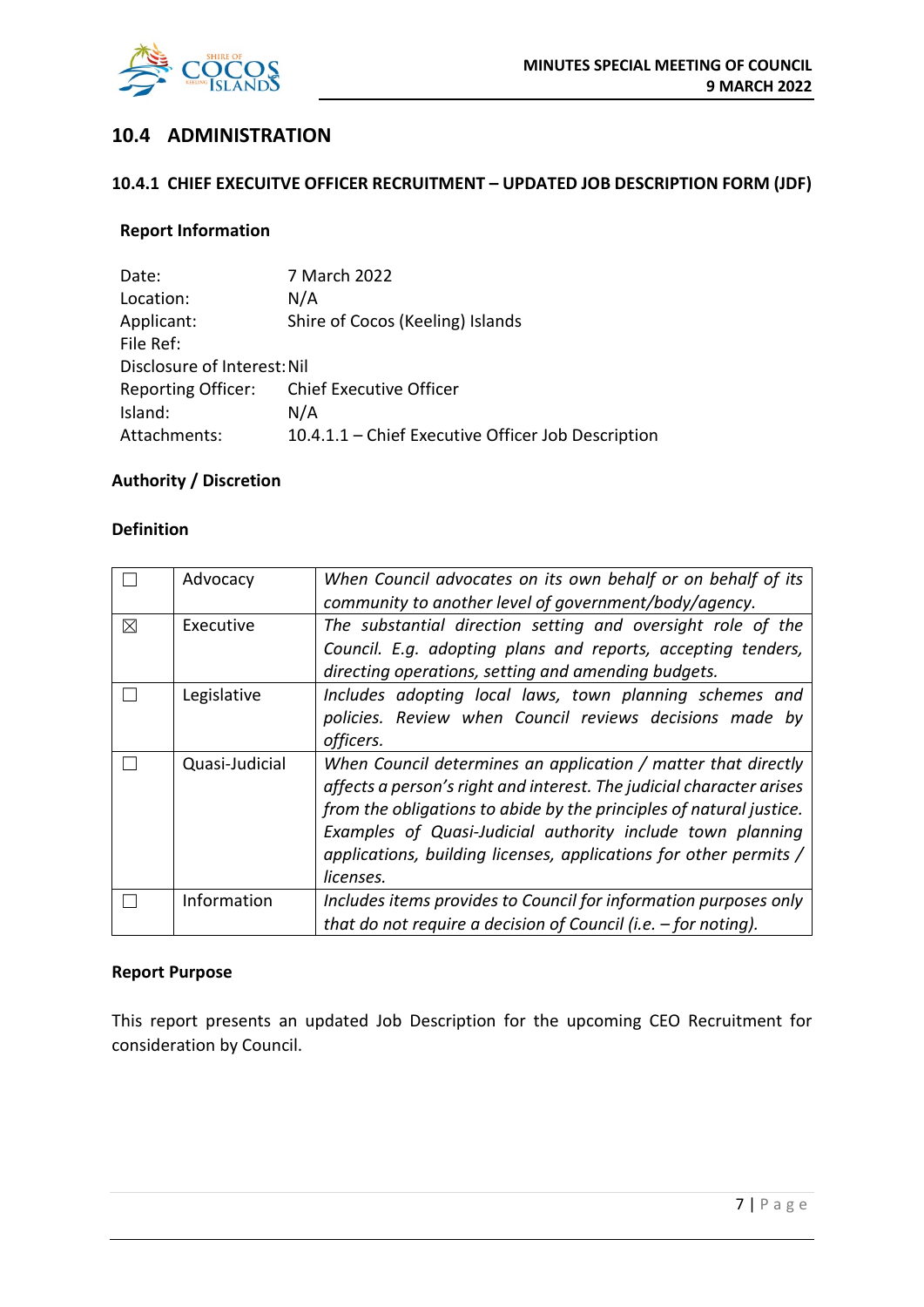

#### **Relevant Documents**

Available for viewing at the meeting Nil

#### **Background**

At the Ordinary Council Meeting held on 23 February 2022, Council commenced the recruitment process for the Chief Executive Officer position. The report considered at this meeting included appointment of the Recruitment and Selection Committee, including independent Committee Member, appointment of the Recruitment Consultant and approval of the Job Description, including selection criteria.

#### **Comment**

The Recruitment and Selection Committee met on 1 March 2022 to progress the recruitment process and have proposed some minor changes to the Job Description that was adopted on 23 February 2022. The Job Description for a CEO must be adopted by Absolute Majority of Council prior to commencing recruitment.

#### **Policy and Legislative Implications**

Under S5.36 of the *Local Government Act 1995 (WA)(CKI)* the Council is responsible for the employment of a person to be the CEO of the local government and the Standard for CEO Recruitment, Performance and Termination further detail the requirements of how that process should be undertaken.

#### **Financial Implications**

There are no direct financial implications associated with this report.

#### **Strategic Implications**

Key Result Area Four: *Civic Leadership*

#### **Risk Implications**

There are no direct risk implications associated with this report.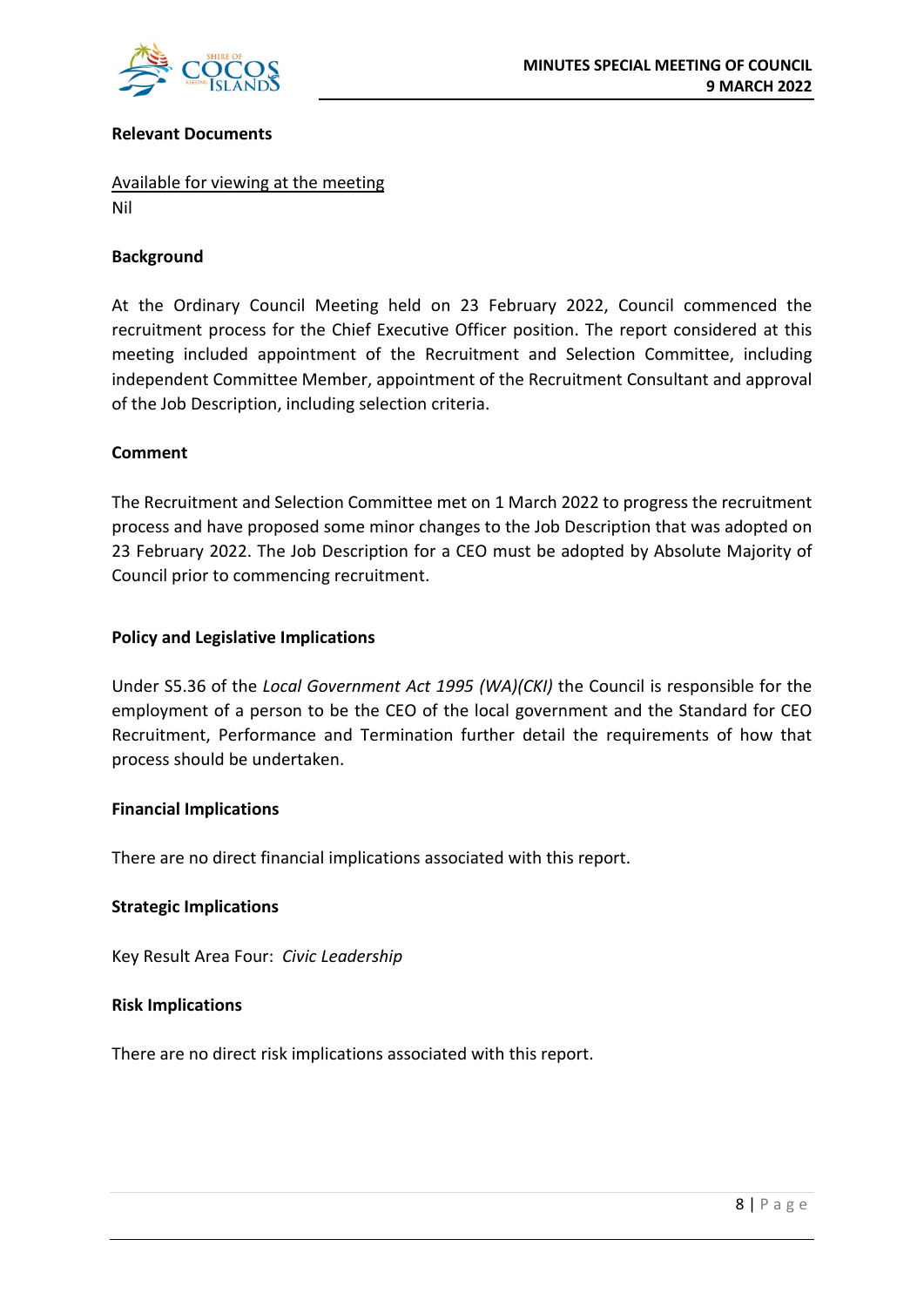

#### **Voting Requirements**

Absolute Majority

#### **Conclusion**

The updated job description including selection criteria is presented for Council consideration.

#### **OFFICER RECOMMENDATION – ITEM NO 10.4.1**

THAT COUNCIL, BY ABSOLUTE MAJORITY, PURSUANT TO THE *LOCAL GOVERNMENT (ADMINISTRATION) AMENDMENT REGULATIONS 2021*, APPROVES THE UPDATED CHIEF EXECUTIVE OFFICER JOB DESCRIPTION AS CONTAINED IN ATTACHMENT 10.4.1.1 WHICH OUTLINES THE QUALIFICATIONS, SELECTION CRITERIA AND RESPONSIBLITIES OF THE POSITION.

#### **COUNCIL RESOLUTION** - **ITEM NO 10.4.1**

#### **MOVED CR LACY SECONDED CR YOUNG**

**THAT COUNCIL, BY ABSOLUTE MAJORITY, PURSUANT TO THE LOCAL GOVERNMENT (ADMINISTRATION) AMENDMENT REGULATIONS 2021, APPROVES THE UPDATED CHIEF EXECUTIVE OFFICER JOB DESCRIPTION AS CONTAINED IN ATTACHMENT 10.4.1.1 WHICH OUTLINES THE QUALIFICATIONS, SELECTION CRITERIA AND RESPONSIBLITIES OF THE POSITION.**

**THE MOTION WAS PUT AND DECLARED CARRIED (5/0)**

**FOR:** IKU, LACY, LIU, MINKOM, YOUNG **AGAINST:** NIL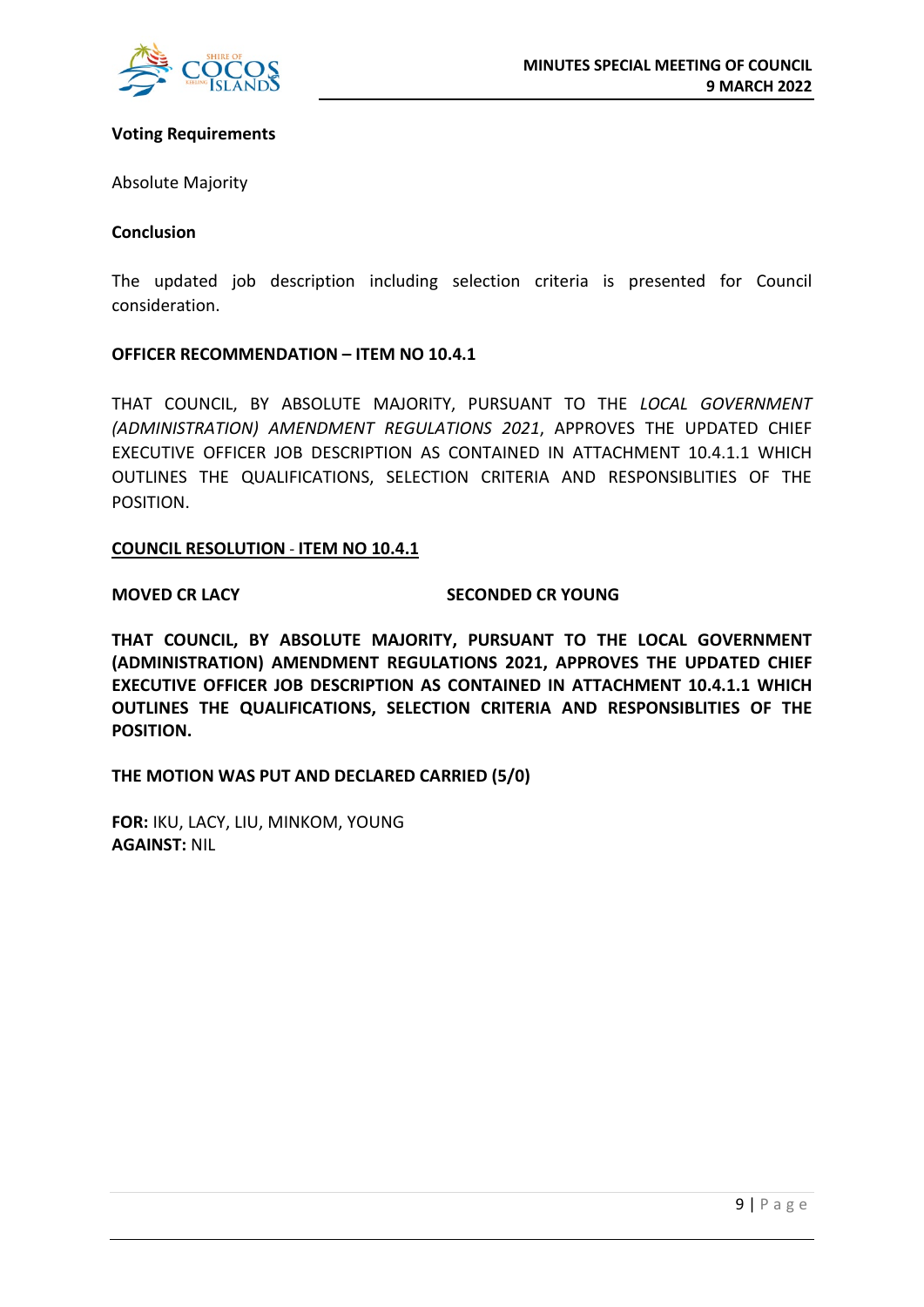

### **10.5 MINUTES TO BE RECEIVED**

Nil

**11. ELECTED MEMBERS MOTION OF WHICH PREVIOUS NOTICE HAS BEEN GIVEN**

Nil

**12. MOTIONS WITHOUT NOTICE WITH LEAVE OF COUNCIL**

Nil

**13. MATTERS BEHIND CLOSED DOORS**

Nil

**14. MATTERS RELATING TO THE LAND TRUSTS**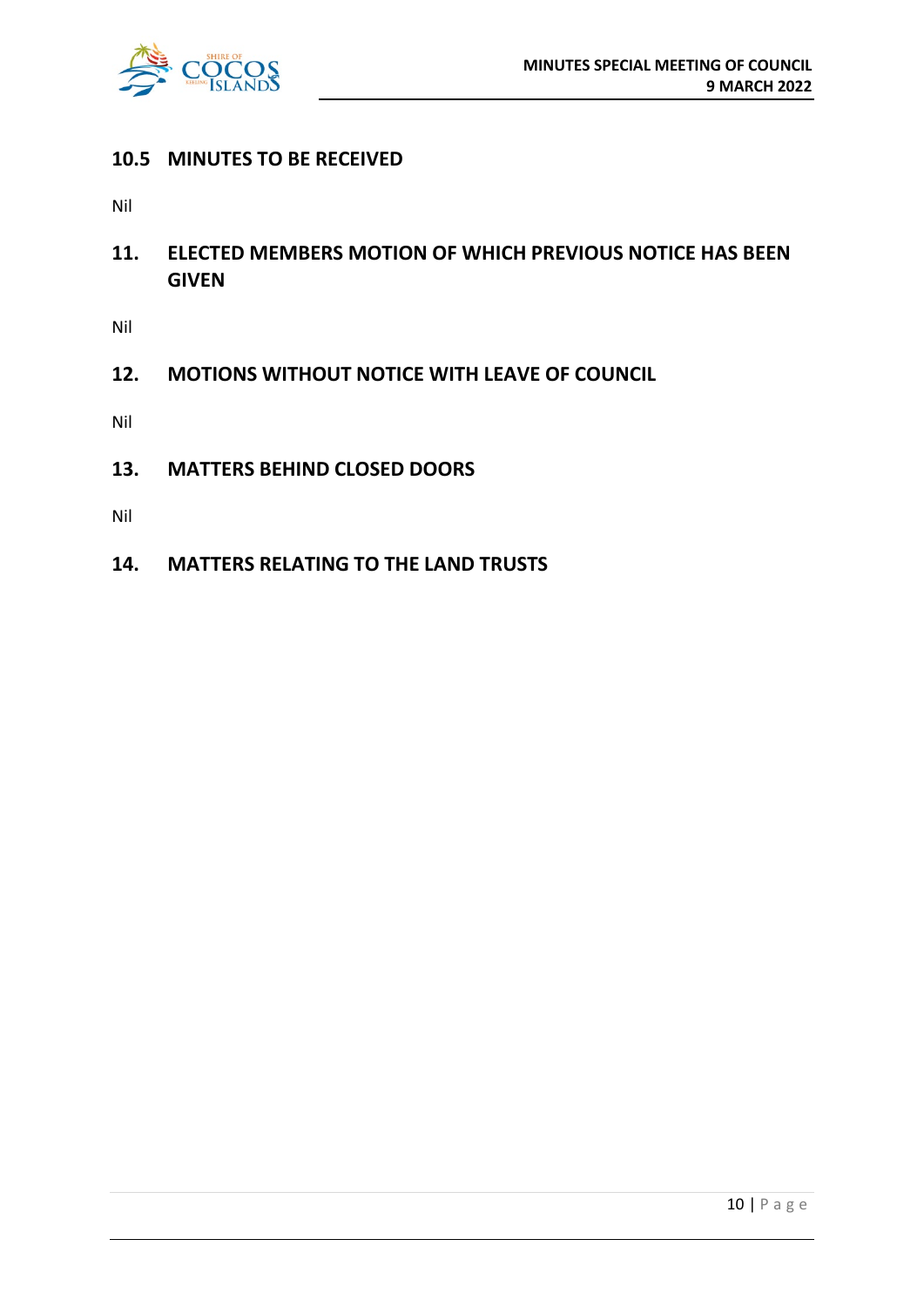



# MATTERS RELATING TO THE LAND TRUST 1979 AND LAND TRUST 1984

The Australian Government transferred ownership of portions of land on the Cocos (Keeling) Islands, under two separate deeds, to the Territory's local government being the Cocos (Keeling) Islands Council. On 1 July 1992 the Territories Law Reform Act came into effect by which the Commonwealth Government applied Western Australian laws to the Cocos (Keeling) Islands. The Local Government (Transition) Ordinance 1992 established the Shire of the Cocos (Keeling) Islands by absorbing the Cocos (Keeling) Islands Council. By this arrangement, the body corporate called the Shire of Cocos (Keeling) Islands became the Trustee for both Land Trusts. Decisions relating to the Trust are made by Council as the decision-making arm of the body corporate.

**The 1979 Deed:** The 1979 Trust Deed applies to all of the land above the high-water mark on Home Island, except Lot 13, Lot 14 and Pulu Gangsa (Cemetery Island). The Deed states that the land is to be held 'upon trust for the benefit, advancement and wellbeing of the community formed by the Kampong residents.' No other terms were expressed in the Deed. 'Kampong residents' were described in the 1979 Trust Deed as 'the residents from time to time of the Kampong area'.

**The 1984 Deed:** The 1984 Trust Deed applies to all parcels of land situated and being above high-water mark within the Cocos (Keeling) Islands, including North Keeling Island, but not including parcels of land as described in the First Schedule of the 1984 Trust Deed. This transferred land was to be held by the Council (and later, by its successor, the Shire)

'upon trust for the benefit, advancement and wellbeing of the Cocos (Keeling) Islanders resident in the Territory on land owned by the Council."